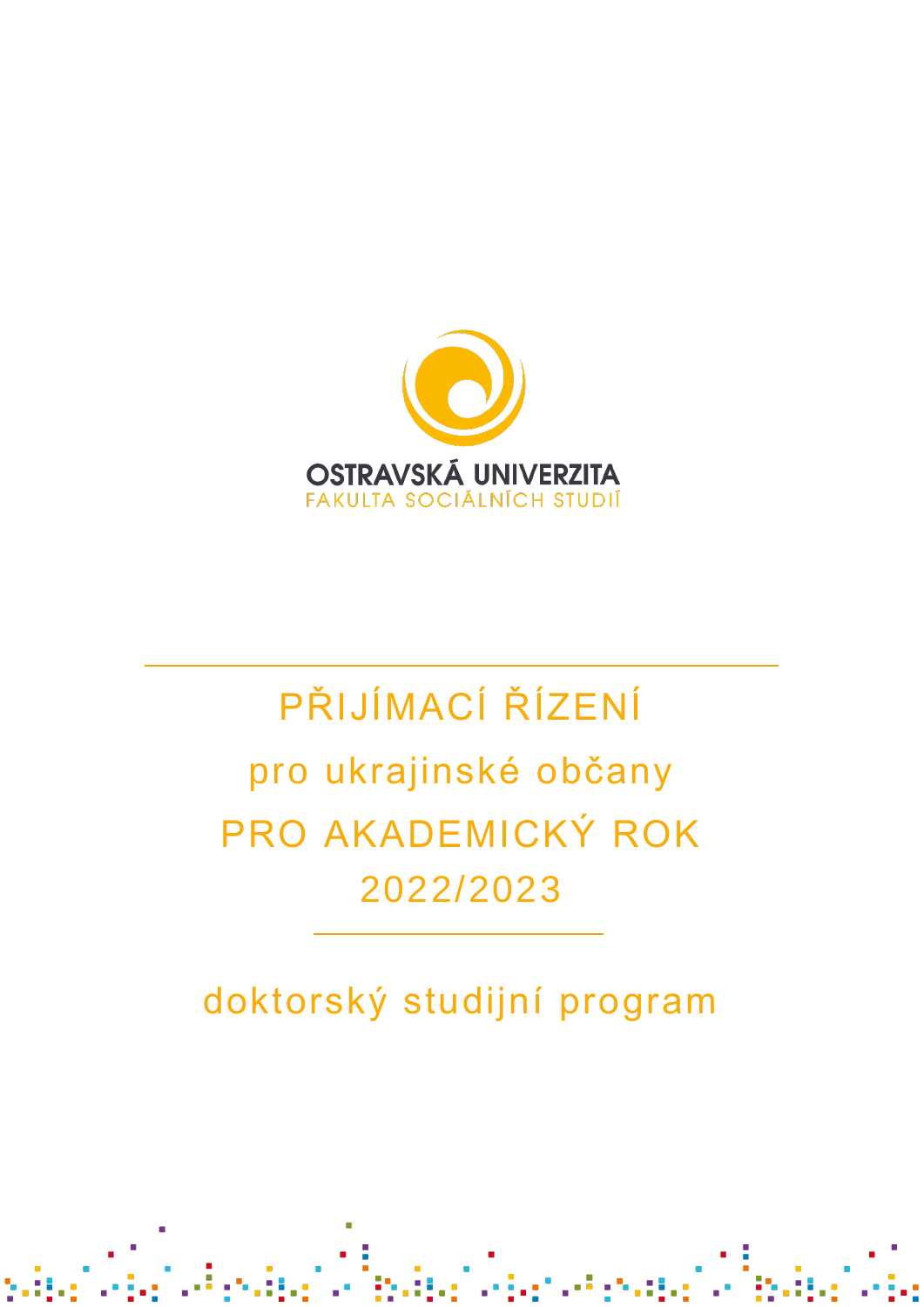číslo jednací: OU-43172/20-2022

## **PŘIJÍMACÍ ŘÍZENÍ PRO UKRAJINSKÉ OBČANY NA FAKULTĚ SOCIÁLNÍCH STUDIÍ OSTRAVSKÉ UNIVERZITY PRO AKADEMICKÝ ROK 2022/2023**

## DOKTORSKÝ STUDIJNÍ PROGRAM

### Nabízené studijní programy

| Typ | Název studijního programu | Specializace     | l Standardní   |
|-----|---------------------------|------------------|----------------|
|     |                           |                  | studia<br>doba |
|     |                           |                  | /forma studia  |
| PhD | Social Work               | bez specializace | 4/K            |

## **STUDIJNÍ PROGRAM SOCIAL WORK (DOKTORSKÝ, KOMBINOVANÝ)**

Special PhD study admission procedure for Ukrainian citizens

#### **Doctor of Philosophy degree program in Social Work**

Degree program: Social Work Type of study: Doctoral Form of study: Part-time (distance and full-time) Academic degree: Ph.D. Language of instruction: English Standard length of study: 4 years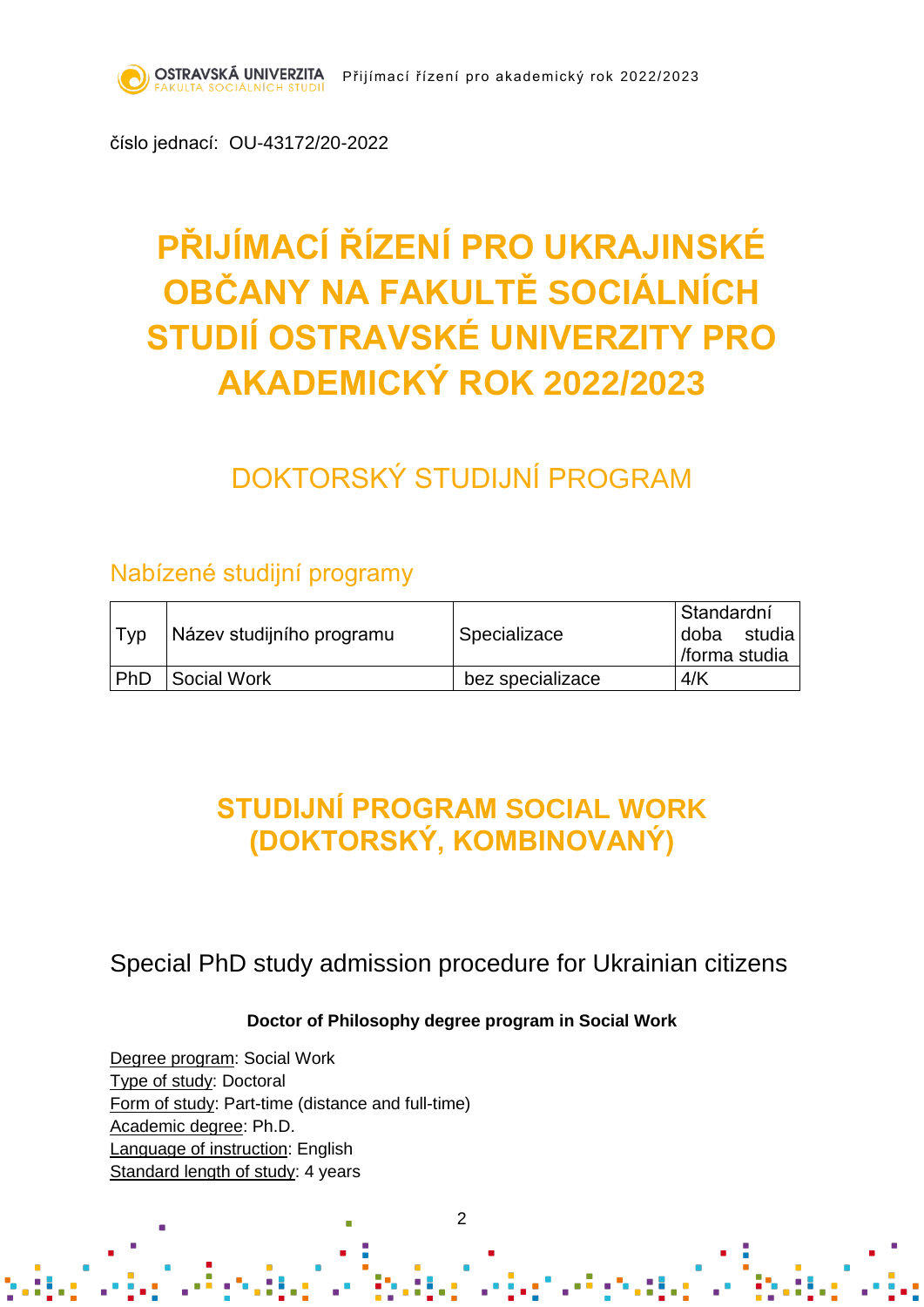Maximum length of study: 6 years Faculty: Faculty of Social Studies University: University of Ostrava

#### **Abstract**

At present, scientific preparation in the degree program of Social Work is only offered at two universities in the Czech Republic: at the Faculty of Social Studies of Masaryk University in Brno and at the Faculty of Social Studies of the University of Ostrava. The study program focuses on the preparation of graduates who are capable of scientific investigation in Social Work. The aim of the study is to cultivate knowledge in doctoral degree students that is highly professionally specialised and at the same time applicable in the various contexts of theoretical investigation as well as in applied research.

#### **Graduate Profile Knowledge**

A graduate:

• has extensive knowledge of issues falling within the scope of the field of study that is underpinned by the mastery of the latest professional literature both in domestic and international contexts;

• has knowledge of scientific methodology and the basic principles used in the sciences of man and society, or as the case may be, knowledge of research approaches, strategies, methods and techniques in social science research;

• has knowledge of the theories and methods that may be applied in the area of Social Work.

The graduate's knowledge is interdisciplinary in nature, and contains knowledge from the area of social work theories and methods, and furthermore sociology and social policies.

#### **Skills**

A graduate:

• has sound and comprehensive understanding of the abstract and complex issues related to current social problems;

• is capable of viewing social work issues in a wider sociological, economic, and political science context;

• is capable of applying scientific methodology and approaches used in the sciences of man and society to the area of Social Work, i.e., to solve scientific assignments independently, to design and implement basic as well as applied research in Social Work, and to analyse and interpret acquired data;

• knows how to draft and process an extensive piece of specialised scientific text;

• is capable of: presenting the results of scientific research independently, holding a discussion in the field of Social Work at a scientific level, publishing the results of his/her scientific research activities, and defending the outcomes of research before professional public;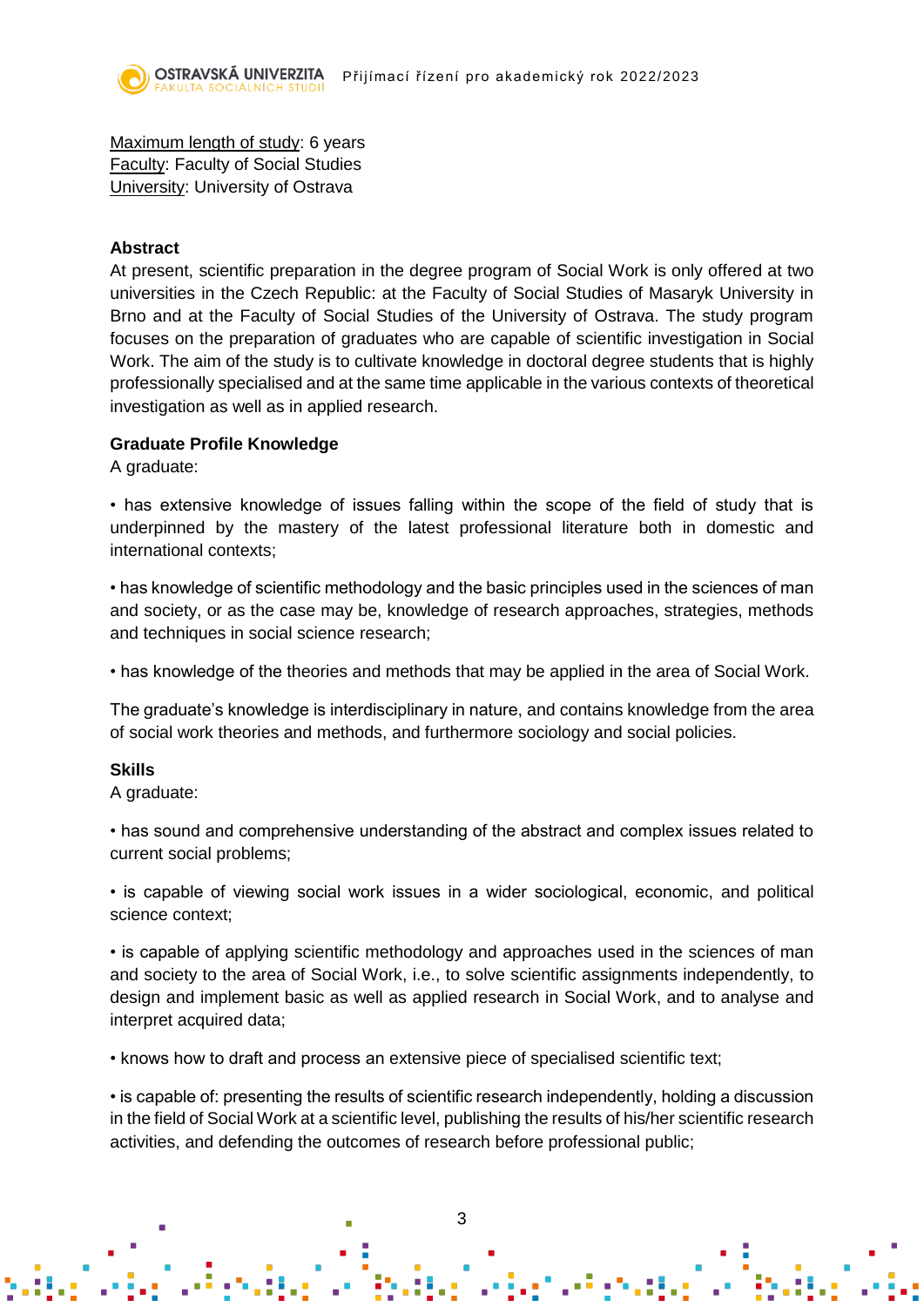• is capable of co-operating with professionals from other scientific fields;

• is capable of looking for non-routine and creative solutions to problems in the Social Work area on the basis of self-generated analysis;

• is capable of applying theoretical concepts to the area of Social Work.

A graduate has qualities expected from an expert whose activity is specific also due to the fact that apart from the professional context, also the significant ethic dimension of the profession has to be respected.

Careers or professions a graduate may carry out:

• scientific research workers in basic and applied research;

• conceptual workers and analysts in public administration, self-administration and non-profit sector institutions, and in institutions dealing with social issues at the local, national and international level;

• teaching positions at universities, colleges and specialised higher education institutions offering social work studies.

#### **Content of the entrance examination**

Personal presence at the entrance examination is not necessary. The Faculty Board will evaluate the project of the Doctoral Dissertation on the basis of a 10-15 page written text and the ruling on admission or non-admission will be sent to the candidate within 30 days from verification of the conditions for admission.

#### **Dates and times of entrance examinations**

Personal presence at the entrance examination is not necessary. The Application for Study and its compulsory attachments are to be sent by **August 31, 2022** at the latest.

#### **Conditions for admission**

1. Citizenship of the Ukraine or permanent residence in the Ukraine.

2. The candidate has completed a Master's degree university program in the field of Social Work; as the case may be, also a different field of study is admissible if the candidate manages to justify his/her choice by experience in the field.

3. Together with the application, the candidate has provided all the required compulsory attachments within the stipulated deadline. The deadline for submission of the attachments to the Faculty of Social Studies of the University of Ostrava (FSS UO) is August 31, 2022 with the required attachments being:

#### *A. Project of the Doctoral Dissertation structured in the required manner and containing:*

• preliminary title of the Doctoral Dissertation;

• brief description of the theoretical starting points,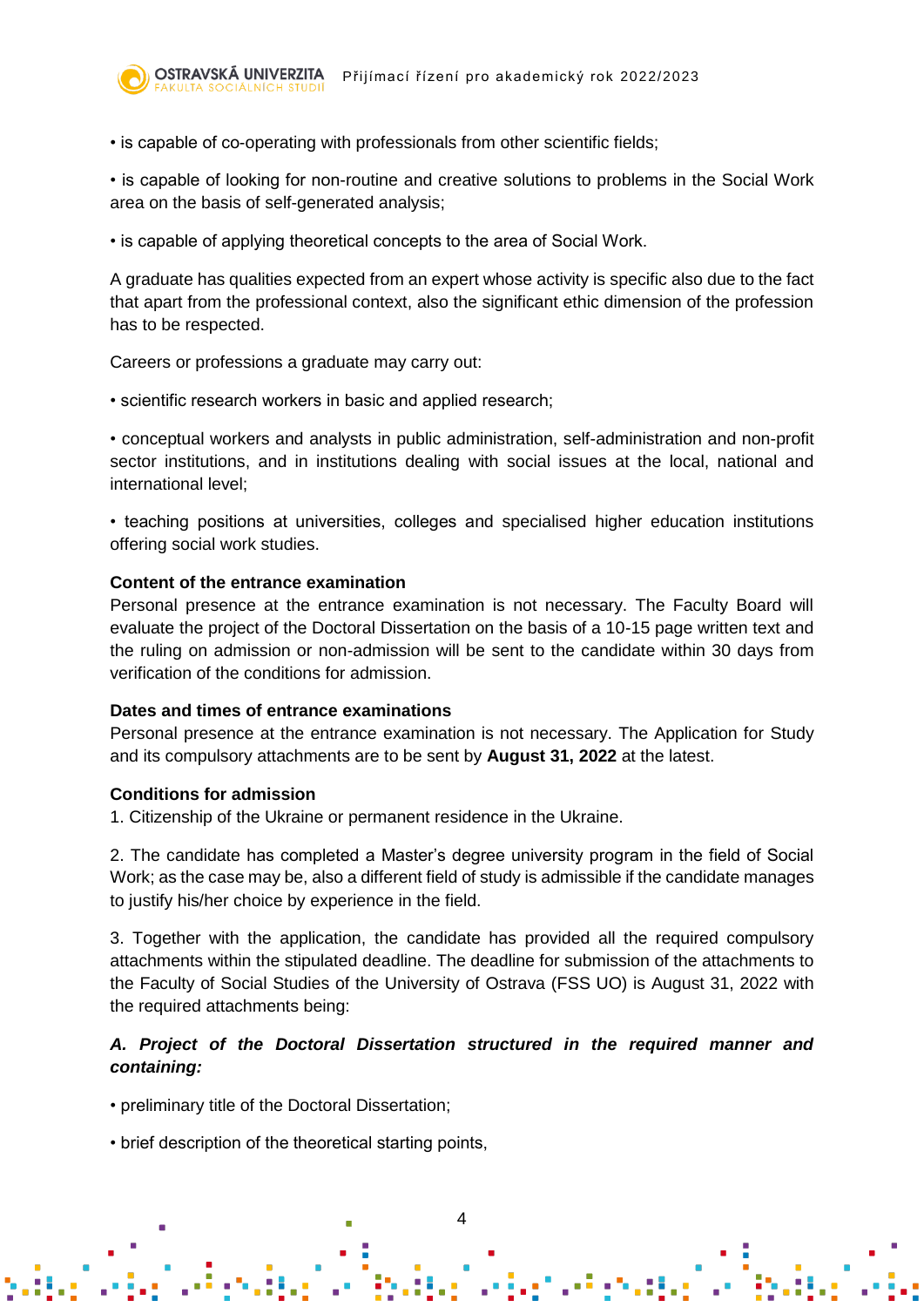• description of the main research question(s) and goals;

• a reflection on the possible approaches to the research, the research method, research population, and on the research organisation;

• an overview of the basic literature, which will provide starting points for the Doctoral Dissertation with emphasis placed on foreign language literature. The topic of the Doctoral Dissertation must correspond with the main research orientation of FSS UO (see more at <https://fss.osu.eu/research/> ), or as the case may be with the European Research Institute for Social Work (ERIS) and with the now ongoing research projects of FSS UO (see more <https://fss.osu.eu/20960/projects-and-grants/>). Preference will be given to the candidate's project focusing on:

• modernisation theories, the societies of education, modernisation at the level of region or city/town/municipality;

• social aspects of sustainable development of cities and regions or the socio-spatial aspects of social exclusion (families with multiple problems, senior citizens, people with disabilities, and the like);

• social gerontological aspects of modernisation;

• the implications of modernisation for social work (including the consequences of social services privatisation and the like)

#### **Recommended literature:**

- Giddens, A. *Capitalism and modern social Theory*. Cambridge: Cambridge University Press. 1971.
- Bauman, Z. *Liquid Modernity*. Wiley-Blackwell. 2000
- Beck, U. *Risk Society. Towards a New Modernity.* Sage Publications Ltd. 1992

#### *B. Structured Curriculum Vitae with data on previous studies and practical professional experience*

#### *C. Authenticated copy of a document confirming successful and due completion of Master's Degree studies*

#### Criteria for evaluation of the entrance examination:

The maximum score attainable by a candidate for a Doctoral Dissertation project presented at the entrance examination is 100 points. The minimum number of points required for passing the examination is 75.

The application and the obligatory attachments are to be sent no later than by August 31, 2022 to the following address:

Jiří Mánek Officer for Science and Research Faculty of Social Studies University of Ostrava Českobratrská 16, 702 00 Ostrava 2